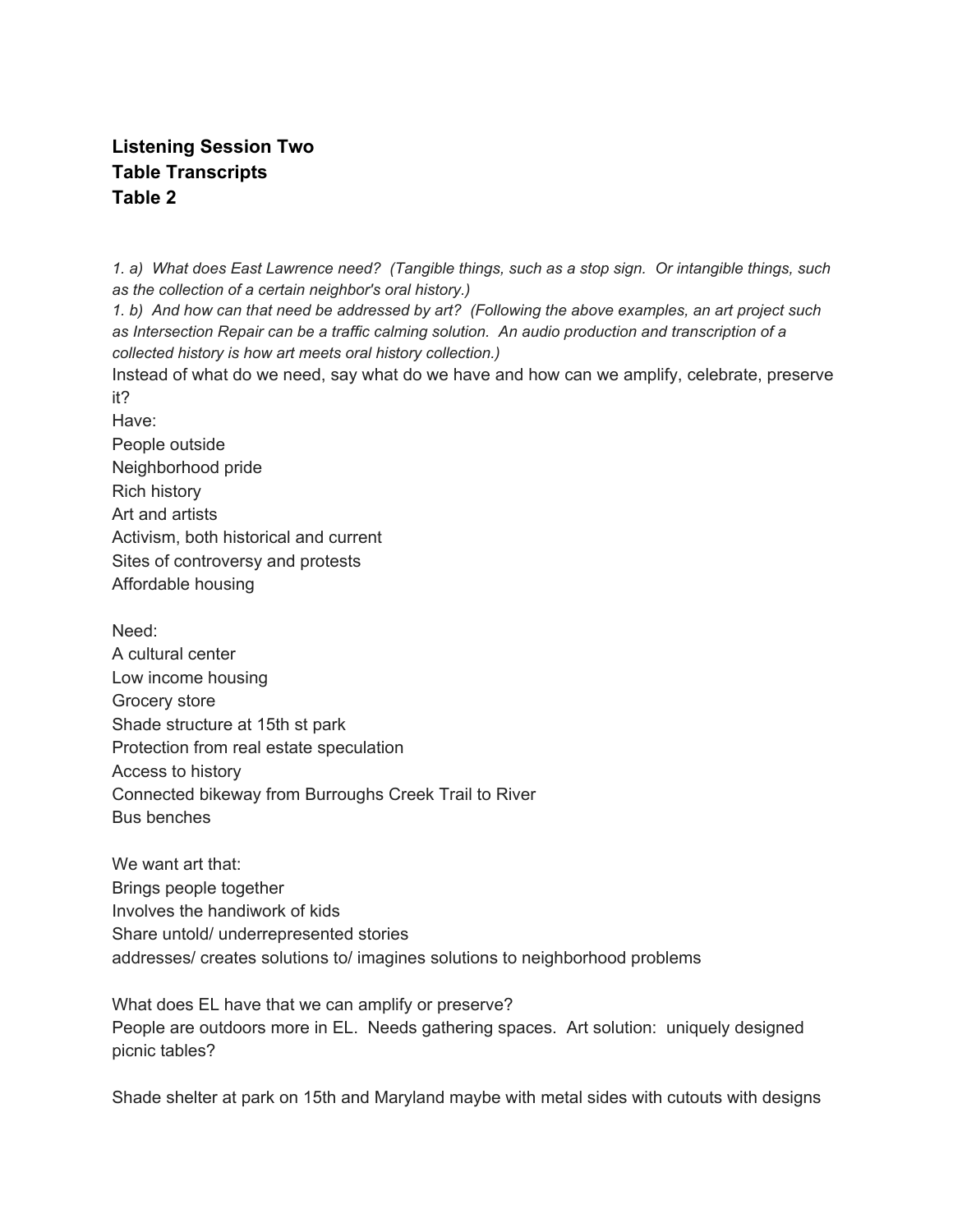We have a rich history: freed slaves, railroad workers, history of disadvantaged and activism -has an edge -- history of camaraderie. Recognize people who were active over time. Colorful history, seedy at times. Defiant, below the radar

Langston Hughes' "Not Without Laughter" Ferris wheels at the time north of the cemetery? Bring Denise Low's book and life with a walking tour and poi9nts of interest markers. Plaque of Langston Hughes poems. Walking and listening tour with headphones.

Artist and more permanent bus benches. Embed what is this in the bench to point out something distinctive

Cultural center with space for activities

Low income housing

Connected bikeway to river

2. a) What kind of art would you like to see with this project? (Remember that we are talking about community based art, art that is broadly defined, and can encompass various types of art such as oral *history or culinary arts in addition to more traditionally defined art such as sculpture.)*

2. b) Furthermore, what kind of art would irritate, offend, disappoint you, or even that you'd hate to see *happen in your neighborhood, around your home, in your space?*

Art with different languages representing our area

Interactive objects

Mis of art to enjoy and functional art

Don't destroy things to create art

Art that brings people together

Art that involves young people

Art that tells stories

Art that helps us us imagine solutions to problems

Community gathering with a play depicting a story form the community each year with local talent

Build the narrative into sidewalks

No bright lights!

No sound near people's homes

No gathering places close to people's homes

No smoke machines except where appropriate.

*3. What are the different and overlapping communities in East Lawrence? What images and thoughts come to you when you think of these?* Small corner grocery stores